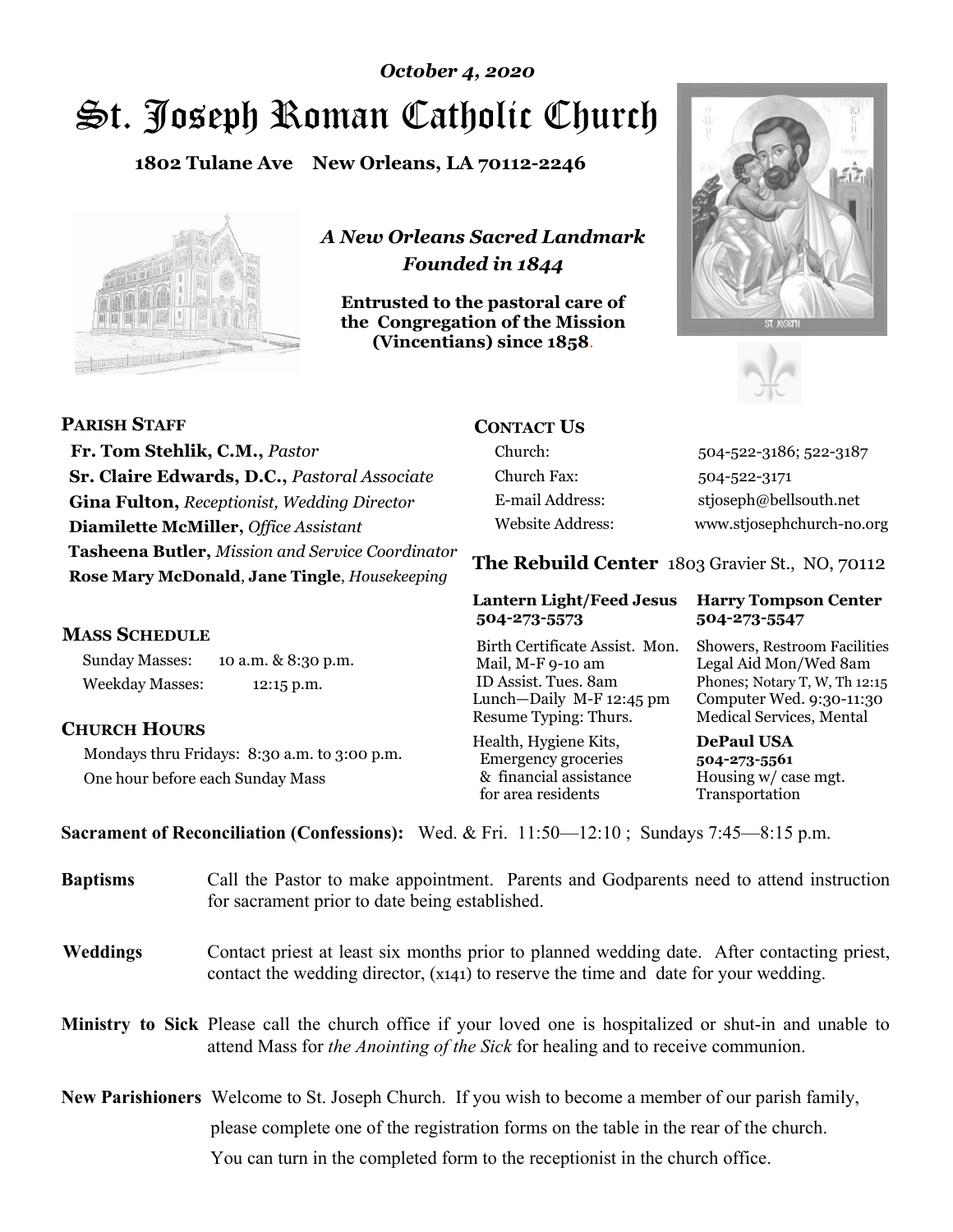## The Twenty-seventh Sunday of Ord. Time Sept. 27, 2020



### **10:00 am Parishioners and Benefactors of St. Joseph Church**

 **8:30 pm Marshall Vaughn +; Ken & Bette Kussmann**

| Monday, October 5, 2020-Bl Francis Seelos                                                                   | <i>Oct.</i> 4, One in Faith $\#1113$<br>Sunday,                    |
|-------------------------------------------------------------------------------------------------------------|--------------------------------------------------------------------|
| 12:15 am Jim Butler +; Intentions of BVM                                                                    | <b>READINGS FOR THE WEEK</b>                                       |
| Tuesday, October 6, 2020—St. Bruno                                                                          | Mon.: Gal 1:6-12; Ps 111:1-10; Lk 10:25-37                         |
| 12:15 am Fr. Anthony Netikat; Sr. Consilio O'Keefe; M. Schiro                                               | Tuesday: Gal 1:13-24; Ps 139:1-15; Lk 10:38-42                     |
| Wednesday, October 7, 2020—Our Lady of the Rosary                                                           | Wed.: Gal 2:1-2, 7-14; Ps 117:1-2; Lk 11:1-4                       |
| 12:15 am Mary Bunting; John J. Fahey +                                                                      | Thurs.: Gal 3:1-5; Lk 1:69-75; Lk 11:5-13                          |
| Thursday, October 8, 2020—                                                                                  | Friday: Gal 3:7-14; Ps 111:1b-6; Lk 11:15-26                       |
| 12:15 am Teresa Moriarty; Fr. Francis Peninno +                                                             | Sat.: Gal 3:22-29; Ps 105:2-7; Lk 11:27-28                         |
| Friday, October 9, 2020—Ss. Denis; John Leonardi<br>12:15 am Susan Spalluto; Madeline von Almen+; LJ Schiro | Sunday: Is 25:6-10a; Ps 23:1-6;<br>Phil 4:12-14, 19-20; Mt 22:1-14 |
|                                                                                                             |                                                                    |

**YOUR PRAYERS ARE ASKED FOR THE FOLLOWING PARISHIONERS , WHO ARE IN NEED OF HEALING:**  Dorothy Alexander, Jorge Arzuaga, Beatrice Augustin, Anthony Blaise, Clarke Bordelon, Lawrence & Mamie Brown, Angelle Campbell; John & Cindi Caron, Julianna Chevalier; Sue Dakote, Mary Duet, John & Kathleen Gebbia, Sylvia Daily-Powell, Joseph Delay, Terry Eggleston, Linda Elwood, Heather Faircloth, Frances Fiegler, Darrell & Ramona Ford, Donald Frazier, June & Mark Eiserloh, Shirley Gaither, Roselyn Hansen, John Hakanson, Sarah Hollier-Watkins, Marvin Johnston, Jim Karam, Bill Kroetz, Ken & Bette Kussman, Nowell Lacking, Landy Lanza, James Leung, Andrew Marino, Sara Marino, Karen McCoy, Donna Moore, Maura O'Donovan, CHF, Tina Roderfeld, Bernie Saul; Pippy Sanders, Louise Sonnier, Mel & Gaspar Schiro; Theard Simms, Fr. Tom Stehlik, CM, Virginia Stehlik, Malcolm Taylor, Jane Tonglet, Fritz & George Tripkovich, Corliss Truhill; Georgiana Prevost, Marion Vaughn, Juanita Ware, Cathleen Ward, Warren Webster,

### **( SAINT FRANCIS OF ASSISI (1182-1226) October 4**

Mary Willis, Lynn Williams, C & JA Slocum.

When Franco Zeffirelli's *Brother Sun, Sister Moon* was released (1972), people were shocked by the movie's nudity in the dramatic conversion scene. Son of a wealthy merchant, Francis' aimless adolescence ended when a failed military expedition led to his imprisonment and complete breakdown. Once home, Francis rediscovered God in the beauty of nature and the cruelty of human suffering, caring for lepers, praying in the little church of San Damiano, whose crucified Jesus he heard calling, "Repair my house, Francis, which is falling into ruins." Francis sold his possessions—and his father's—to fulfill this command. When his father objected, Francis disrobed: "I return the clothes, your name, and all you gave me: God alone is my Father now." Later, the pope would dream of a ragged friar stretching forth a single hand to prop up the crumbling papal Cathedral of Saint John Lateran. Francis indeed helped rebuild the universal Church, founding the Franciscans, dying at a young forty-four, bearing the stigmata of the Christ whose living icon he remains—in the Church and far beyond it.

Catholics are invited by the United States Conference of Catholic Bishops to join in a unique witness of prayer on October 7, the Memorial of **Our Lady of the Rosary**, for a virtual prayer event with the intention of uniting Catholics across the country in a moment of prayer for America at this time when there is so much unrest and uncertainty. It will premiere on the USCCB's YouTube channel and Facebook page on Wednesday, October 7 at 2:00 pm Central Time. Please go to https://www.usccb.org/rosaryamerica for more information.